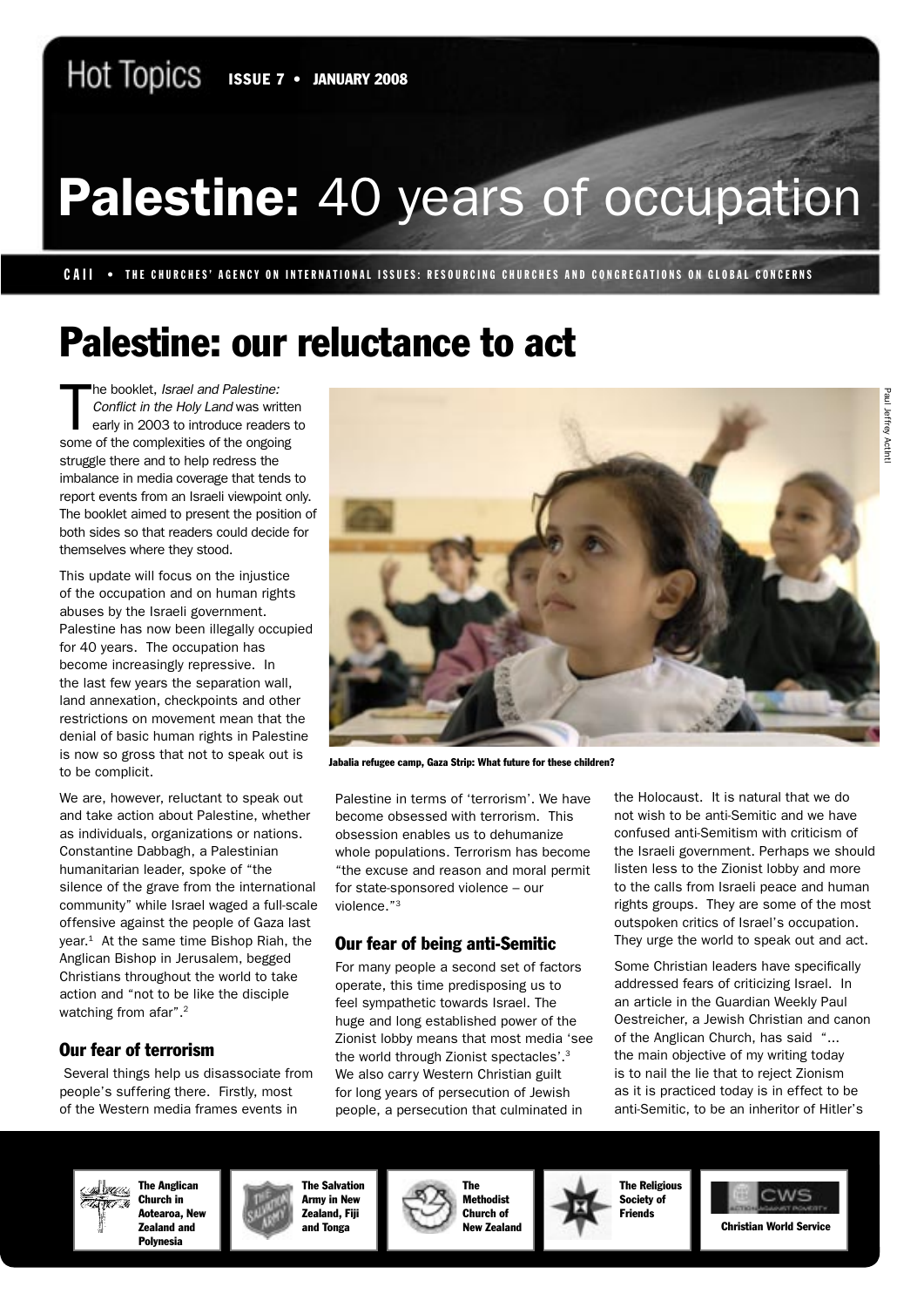#### Palestine: our reluctance to act – continued

racism. That argument, with the Holocaust in the background, is nothing other than moral blackmail. It is highly effective. It condemns many to silence who fear to be thought anti-Semitic. They are often the very opposite."4

Archbishop Desmond Tutu has also noted that to criticize the Israeli Government "is to be immediately dubbed anti-Semitic. . . . People are scared in the US to say wrong is wrong because the Jewish lobby is powerful – very powerful. Well, so what? For goodness sake, this is God's world! The apartheid government was very powerful but today it no longer exists...Injustice and oppression will never prevail."5

- 1. Constantine Dabbagh, cited in CWS Update, August 2006
- 2. Open letter to Christians, August 2006.
- 3. Robert Fisk, War for Civilisation, 2006
- 4. Guardian Weekly, 29/04/06
- 5. Apartheid in the Holy land, 2002

#### The Heart of the Injustice

"It is morally outrageous. No code of morals can justify the persecution of one people in any attempt to relieve the persecution of another. The cure for the eviction of Jews from Germany is not to be sought in the eviction of the Arabs from their homeland; and the relief of Jewish distress may not be accomplished at the cost of inflicting a corresponding distress upon an innocent and peaceful population."

George Antonius, historian, 1938, when partition of Palestine was first officially suggested.

### **Hot Topics**

Writer: Mary Hamilton Layout: Marcus Thomas

#### Partition and diaspora: al-nhakbar

In 1948 the General Assembly of the UN voted for the partition of Palestine against the wishes of the majority of its inhabitants. 55% of Palestine was given to the Jewish immigrants who then formed 32% of the population.

The establishment of the Israeli state was not peaceful. Jewish forces, well armed and prepared, quickly took over 4/5 of the land, far more than the UN had allocated them. Palestinians were evicted or killed and hundreds of villages demolished. Forces from Jordan, Egypt and Syria entered Palestine and occupied the remainder. Over 3⁄4 million Palestinians were either evicted or fled in terror. Most fled to Gaza or the shrunken West Bank, but thousands also fled to Jordan, Lebanon and Syria.

Most Palestinian refugees have remained in poor, overcrowded camps for nearly 60 years. Their children and grandchildren have been born and brought up in these camps and there are now 6 million Palestinian refugees. From the beginning UN resolutions have recognized the right of these Palestinians to return to their homes, in fact Israel's admission into the UN in 1949 was conditional on its implementation of this right of return.

In 1967, during the six-day war, Israel captured East Jerusalem, the West Bank and Gaza, all the remaining land of Palestine. The UN Security Council passed resolution 242 calling on Israel to withdraw. Despite this and other UN resolutions, Israel has continued its occupation of Palestine.

In the mid 1990s very limited self-



administration was agreed for certain areas within the West Bank and the Gaza Strip under the Palestinian Authority (PA). Meanwhile Palestinian resistance to Israeli occupation erupted in the first, largely peaceful Intifada in 1987. In 2,000 the second Intifada began in response to continued human rights abuses and the continued expansion of illegal Israeli settlements<sup>1</sup>

( A summary of the history of Israel and Palestine up to the end of 2002 is given in Israel and Palestine: Conflict in the Holy Land.)

#### Summary of recent events :

2003: January elections in Israel returned the right wing Likud party to power with a large majority.

#### In June the 'Road Map' peace plan,

sponsored by the USA, UN, EU and Russia, was agreed by both Israel and the Palestinian Authority (PA). It called for the establishment of a Palestinian state by 2005 but contained no mechanism to ensure compliance. It called on Palestinians to stop attacks against Israelis and called on Israel to stop expanding settlements, to dismantle recently established ones, to halt the destruction of Palestinian homes and assassinations of Palestinians and to ease closures and blockades in the Occupied Territories. The main Palestinian armed groups declared a unilateral three-month cease-fire. Israel took no steps towards implementing the 'Road Map' and negotiations collapsed in September.

#### Human rights overview

Israeli aggression in the Occupied Territories (OT) increased considerably during 2003 with the continued building of the wall and the vast infrastructure needed to maintain both it and the growing number of Israeli settlements in the OT. The seizure of Palestinian land, the demolition of Palestinian homes, imprisonment without trial, torture and extrajudicial killings all continued. Increasing restrictions on the movement of Palestinians imposed by the Israeli army caused unprecedented poverty, unemployment and health problems. The Israeli army killed 600 Palestinians and Palestinians killed 130 Israeli civilians and 70 soldiers.<sup>1</sup>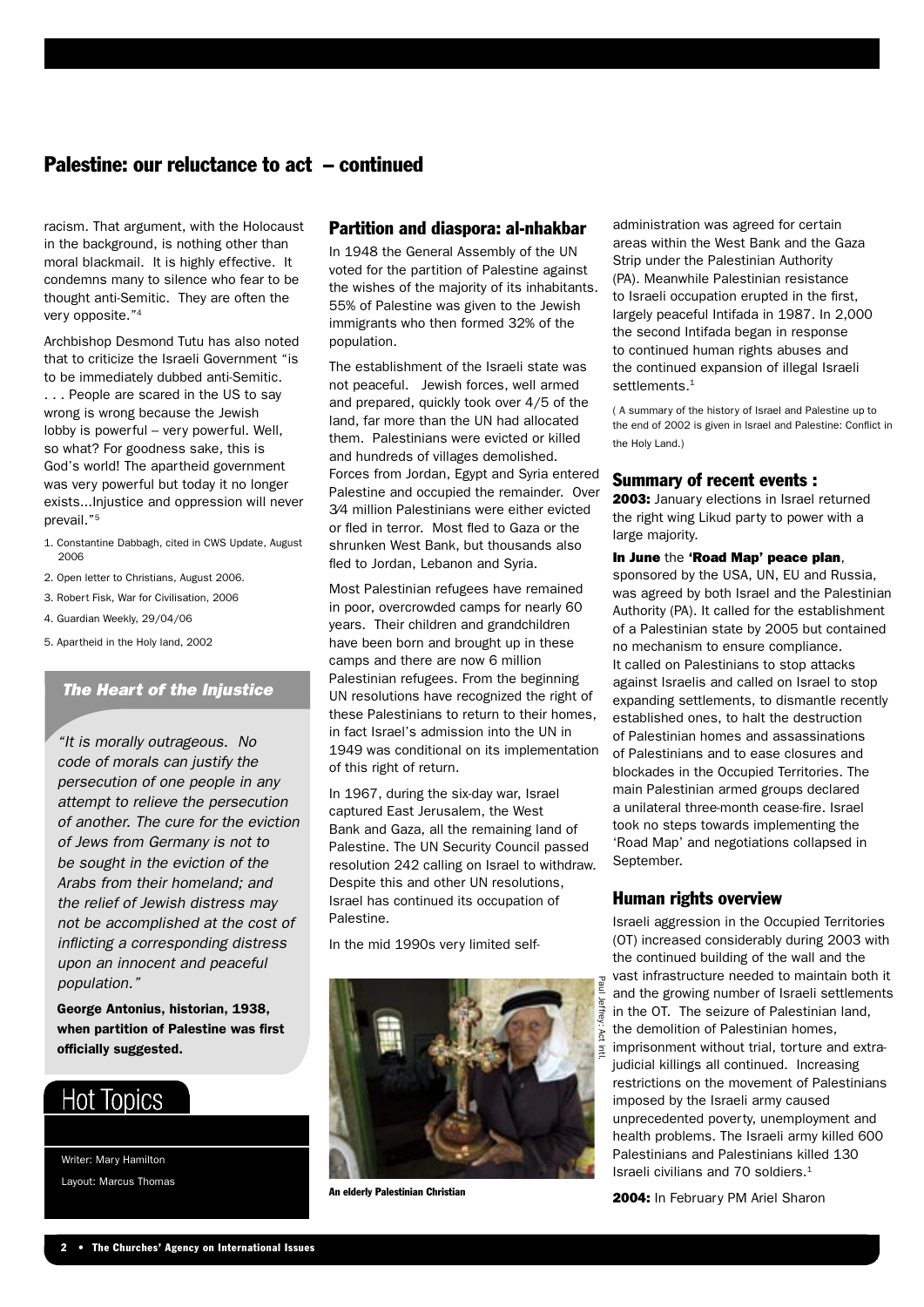

Jabalia refugee camp, Gaza Strip. What future for these children?

announced Israel's 'disengagement plan' to evacuate all Israeli settlements in the Gaza Strip while maintaining control of airspace, land and sea access.

In April PM Sharon announced a new Israeli policy that up to half the West Bank settlers would be entitled to stay in any peace settlement. President Bush immediately endorsed this "in light of new realities on the ground." In Britain PM Tony Blair supported Bush's position. 52 former senior British diplomats wrote an open letter to PM Tony Blair denouncing his support for President Bush's endorsement, and calling the new US-Israeli policies "onesided and illegal."<sup>2</sup>

#### Attack on Rafah

In May the Israeli army attacked Rafah, the poorest town in the Gaza Strip. Tanks fired into a peaceful demonstration killing children and unarmed civilians. Soldiers destroyed 300 homes and damaged over 270 other buildings in Rafah refugee camp, making nearly 4,000 people homeless. Israeli army tanks destroyed the greenhouses that provided much of the fresh produce for Rafah as well as destroying most of its olive groves.<sup>3</sup> A UN resolution condemned the attacks.

In November President Yasser Arafat, long time leader of the Palestinian people, also founder and leader of the Fatah party, died. During the year the Israeli army killed more than 700 Palestinians, including 150 children. Palestinian armed groups killed 32 Israeli soldiers and 67 civilians including 8 children.

#### 2005:

- In January Mahmoud Abbas was elected President of the PA.
- In February and March most Palestinian armed groups suspended violence against Israel.
- In August and September Israel moved all 8,000 illegal settlers out of the Gaza Strip and dismantled the settlements and then imposed a three month closure at the Rafah crossing.

Amnesty International noted that there was much less violence but that human rights abuses continued unabated. There was also growing lawlessness and interfactional violence within the Palestinian Authority (PA). Israel continued to prevent the PA police and security forces operating effectively. The Israeli army killed 190 Palestinians, including 'around 50' children.4 Palestinian armed groups killed 41 Israeli civilians, including 6 children.

2006 was a year of greatly increased violence by Israel. The Israeli army killed more than 650 Palestinians, including 120 children. Palestinian armed groups killed 27 Israelis, including one child. Repeated

Israeli military assaults on Gaza, combined with other measures led to a humanitarian disaster there.

In March elections in Israel confirmed Ehud Olmert as Prime Minister, following the illness of Ariel Sharon. Ehud Olmert announced Israel's intention to unilaterally implement a 'convergence **plan**' where Israel would annex large parts of the West Bank as well as the Jordan Valley.

#### Election victory for Hamas

In January 2006 elections throughout the Occupied Territories resulted in a large majority for the Hamas party, which had contested the election on a platform of reforming the PA, particularly its corruption.

The elections were monitored by international observers and were agreed to have been free and fair. A mainstream British newspaper called them an 'impressive display of democracy'. However overall western reaction was negative. The US, UN, EU and Russia immediately demanded that the Hamas government commit to nonviolence, recognition of Israel and acceptance of existing peace agreements to maintain crucial financial support. No similar demands were made of Israel.

Although Hamas had suspended all violence for 11 months, the West imposed sanctions, stopping vital support for the Palestinian Authority. Israel launched a massive offensive and blockade of Gaza.

2007. In March a new Palestinian unity government was sworn in with both Fatah and Hamas members. There was no easing of sanctions by the West and Israeli attacks on the Gaza Strip continued. A US supported programme trained and armed Fatah troops in Egypt. During interfactional fighting Fatah troops seized control of the West Bank. However, in spite of Israel allowing the entry of Fatah troops from Egypt, Hamas regained control in the Gaza Strip.

- 2. Guardian Weekly, 29/04/04.
- 3. Guardian Weekly, 28/05/04

<sup>1.</sup> Amnesty International, country report, 2004.

<sup>4.</sup> Amnesty International, 2006.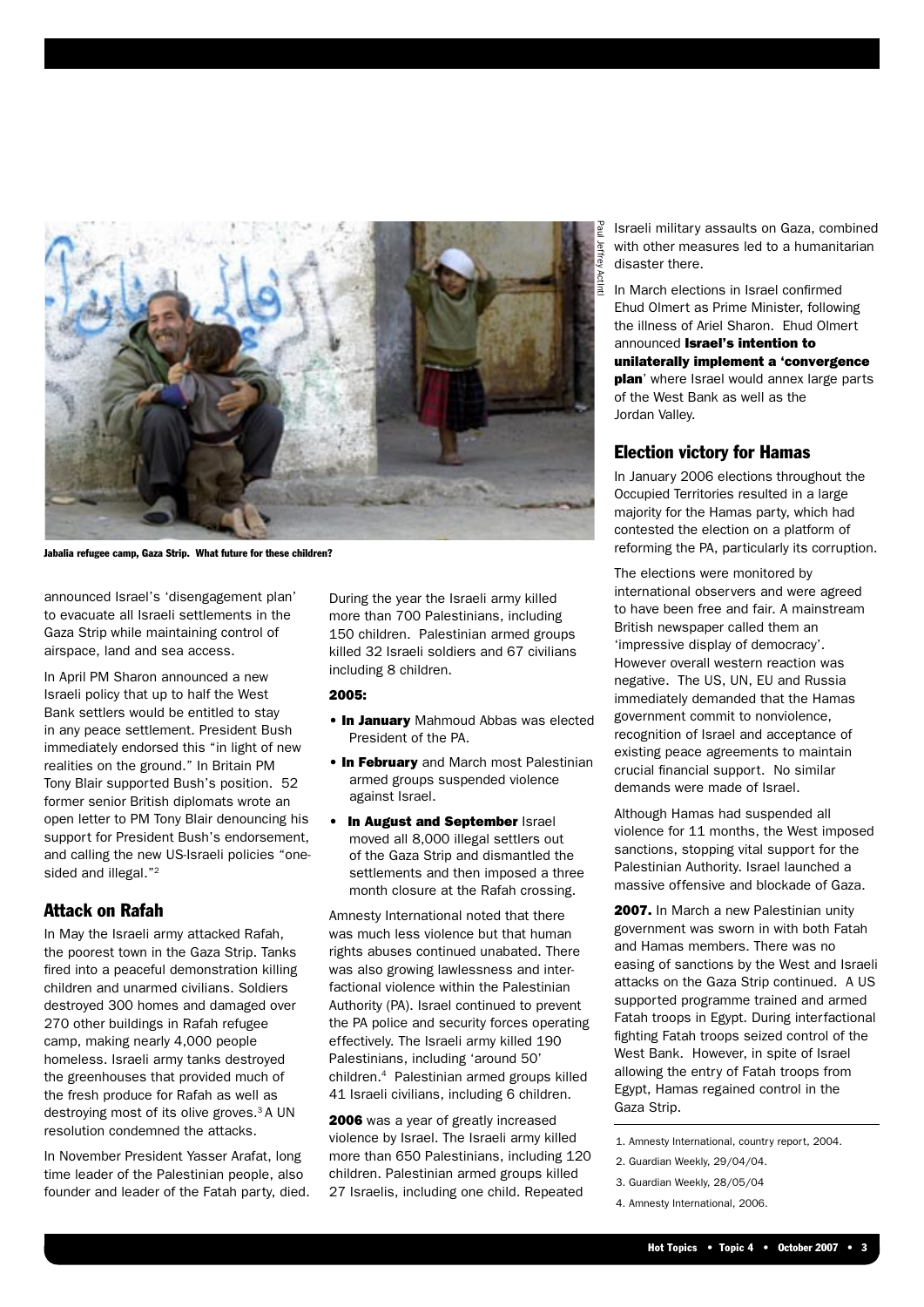## The growth of illegal Jewish Settlements in occupied Palestine

 $\overline{\phantom{a}}$ srael has been building illegal settlements or colonies on Palestinian land since it began the occupation in 1967, but construction has accelerated since 1977 when Ariel Sharon became the head of the Israeli Ministerial Committee on Settlements. Palestinian farmland is taken, homes demolished, no compensation paid. The continued building of settlements, in defiance of UN resolutions for them to be dismantled, is a source of justifiable Palestinian grievance. It is a method of progressively evicting Palestinians from the remainder of their land and makes a mockery of peace negotiations.

#### "The Occupying Power shall not ...transfer parts of its own civilian population into territories it occupies."

Fourth Geneva Convention

In 2005 the world media highlighted the demolition and evacuation of Israeli settlements from the Gaza Strip. Little attention was paid to the fact that Israel continued to build and strengthen settlements in the West Bank, particularly in and around East Jerusalem. By 2006 there were more than 200 settlements and 100 'outposts' in occupied Palestine with over 450,000 Jewish Israeli settlers living in them. Settlements are often on hilltops, with gun towers overlooking Palestinian valleys and villages.

#### **PERSPECTIVES**

"Everybody has to move, run and grab as many hilltops as they can to enlarge the settlements because everything we take now will stay ours... Everything we don't grab will go to them."

Ariel Sharon, Israeli Foreign Minister, 15/11/1998, cited in Chain Reaction, No 4, 2006



The Jewish settlement of Harhoma, one of a number built on Bethlehem land that now encircle the city.

Referring to this Ariel Sharon is quoted as saying, "My plan is difficult for the Palestinians, a fatal blow. There's no Palestinian state in a unilateral move."<sup>1</sup>

#### Settler Only Roads

 To service and link the settlements a network of 'settler only' roads continues to be built. These roads cut across existing Palestinian roads, which are blocked off with lumps of concrete and razor wire. Movement between villages has thus become increasingly difficult, villagers are cut off from their lands, means of livelihood and essential services. The settlements also control and use most of the water resources in their areas and many Palestinian areas are experiencing extreme water shortages.

#### Settler violence.

Settlers are allowed to carry weapons and many do so. Palestinians are not allowed weapons of any sort. Even Palestinian police are unarmed. Settler violence against the local Palestinian population has continued with little check.

• "In March and April Israeli settlers spread toxic chemicals in fields around Palestinian villages in the southern Hebron Hills. The chemicals were spread in areas where Palestinian

farmers graze their sheep, effectively depriving them of their livelihood....."<sup>2</sup>

- "A 7 year-old boy has been in hospital with bad bruising and a broken arm after a beating by settlers"3
- "Settlers continue to invade Palestinianowned shops in Hebron..."4
- "The settlers came with dogs and guns; even the children were armed. Men in the village were beaten in front of their families."<sup>5</sup>

#### Impunity for settlers' crimes

Each year human rights groups report that Israeli settlers, and Israeli soldiers and police, who committed unlawful killings and other attacks against Palestinians and their property mainly do so with impunity. Investigations are rare: 90% of complaints filed with Israeli police against Israeli settlers' attacks are closed without indictments. In exceptional cases where Israelis are convicted of killing or abusing Palestinians, light sentences are imposed. (www.yesh-din.org)

- 1. Quoted by Avi Shlaim in GW 17/7/05.
- 2. Amnesty International report for Israel/Occupied Territories, 2005.
- 3. CPT report, June 2006.
- 4. March 5, 2007, icahd.
- 5. Chain Reaction No 1, 2005.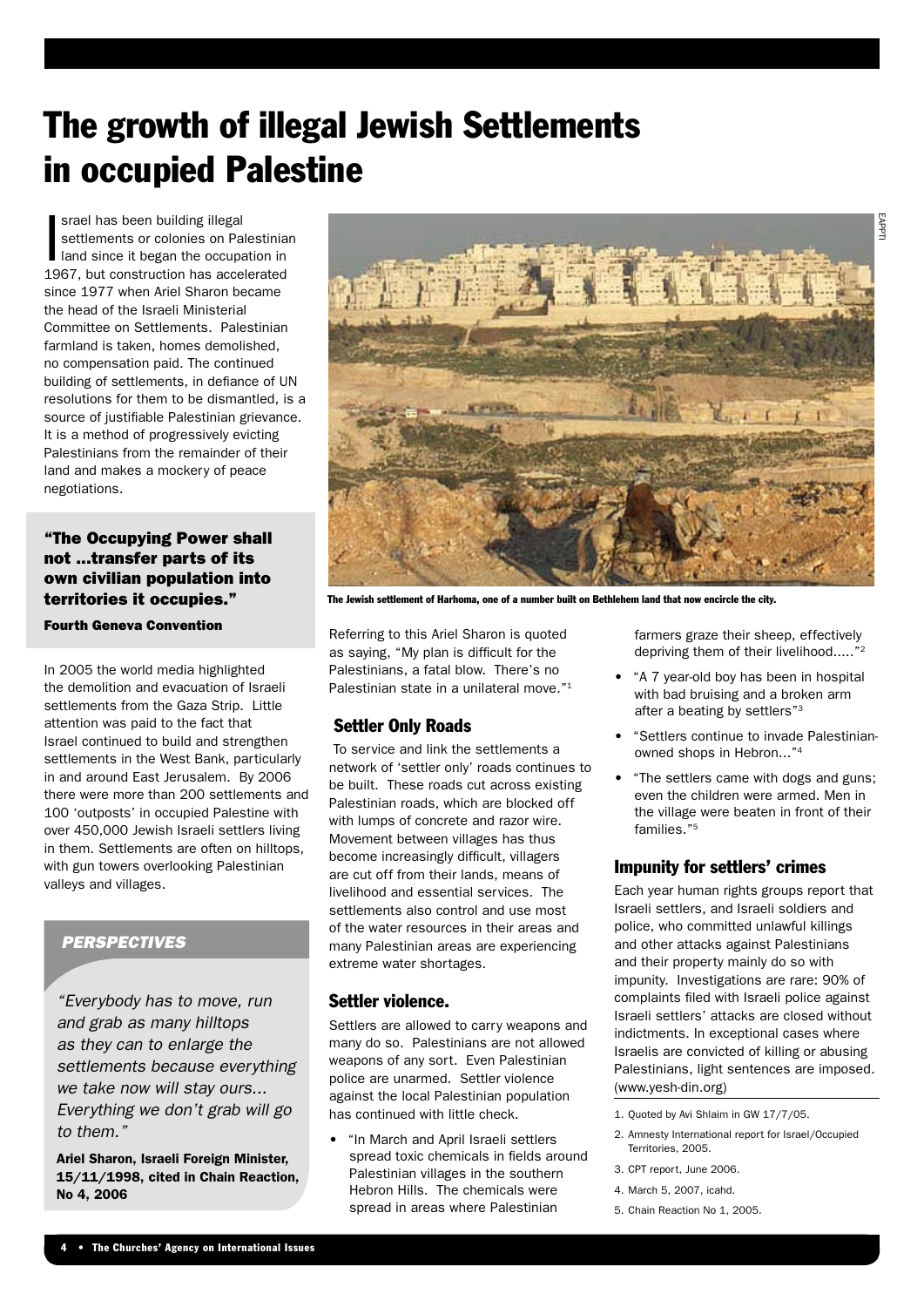#### THE OLIVE HARVEST OF SAWIYA

Abdula Yusuf is leader of the village council of Sawiya village, south of Nablus. He describes the villagers' attempt to harvest their olive crop, the livelihood for the 10 extended families of the village.

"It was the first day of picking and we worked for three or four hours. I had picked five sacks when the settlers came down the hill with knives and guns. They slashed open our sacks and emptied the olives on to the ground. They put guns to our heads and made us stand there while they did it. The settlers have built a road near the bottom of the hill. They told us we are not allowed to cross the road any more and all the land on the other side, all our olive trees up the hill, are now theirs."

The villagers returned the following day with a larger group of pickers from surrounding villages. The settlers stayed away but came down that night. Over two hillsides they sawed and hacked trees with power saws.

"Next morning we stopped an Israeli police patrol. The Jeep went to the settlement and told them not to do it again. Next night they were back and the police did nothing. We used to think the settlers just wanted our olives, but it's about land. They want to expand their settlement....."

The comment of the settlement spokesman, Yossi Peli, supports Mr Yusuf's fears, "The trees grow back and ultimately we hope to harvest them in the place of the unwanted inhabitants of the area."

Human rights groups estimated that more than 1,000 Palestinian olive trees were damaged or destroyed by settlers in the area during the 2003 October harvest. Some prominent Israelis condemned the attacks. However, the overall settlers' council decided that while it was wrong for settlers to wreck trees, it was acceptable for them to loot the olive crop "because Jews are entitled to harvest the produce of non-Jews in what the council defines as the Land of Israel" which includes the West Bank. (Guardian Weekly 20/11/03)



One of a grove of 900 Palestinian olive trees being uprooted and confiscated in order to expand a Jewish settlement near the village of Jayous. 'We have owned these trees for over a 100 years.'



House demolitions continue: this house in Bethlehem was home to four families.

#### House demolitions: the first victim of the occupation

During the 40 years of occupation of Palestine the Israeli army has demolished 18,000 Palestinian homes as well as hundreds of public buildings and private commercial properties. As one of the first acts of the occupation in 1967 Israeli bulldozers demolished the homes of more than 135 families and two mosques in the historic Mughrabi quarter of Old Jerusalem.

No warning was given. One elderly woman, Haja Rasmia Tabaki, was killed as her home collapsed on top of her. Since then hundreds of thousands of people have been made homeless and destitute. (www. icahd.org) The rate of demolitions has increased greatly since 2000.

#### **PERSPECTIVES**

" We firmly stand by the historic right of the people of Israel to the entire Land of Israel. Every hill in Samaria and every valley in Judea (the West Bank) is part of our historic homeland."

Ehud Olmert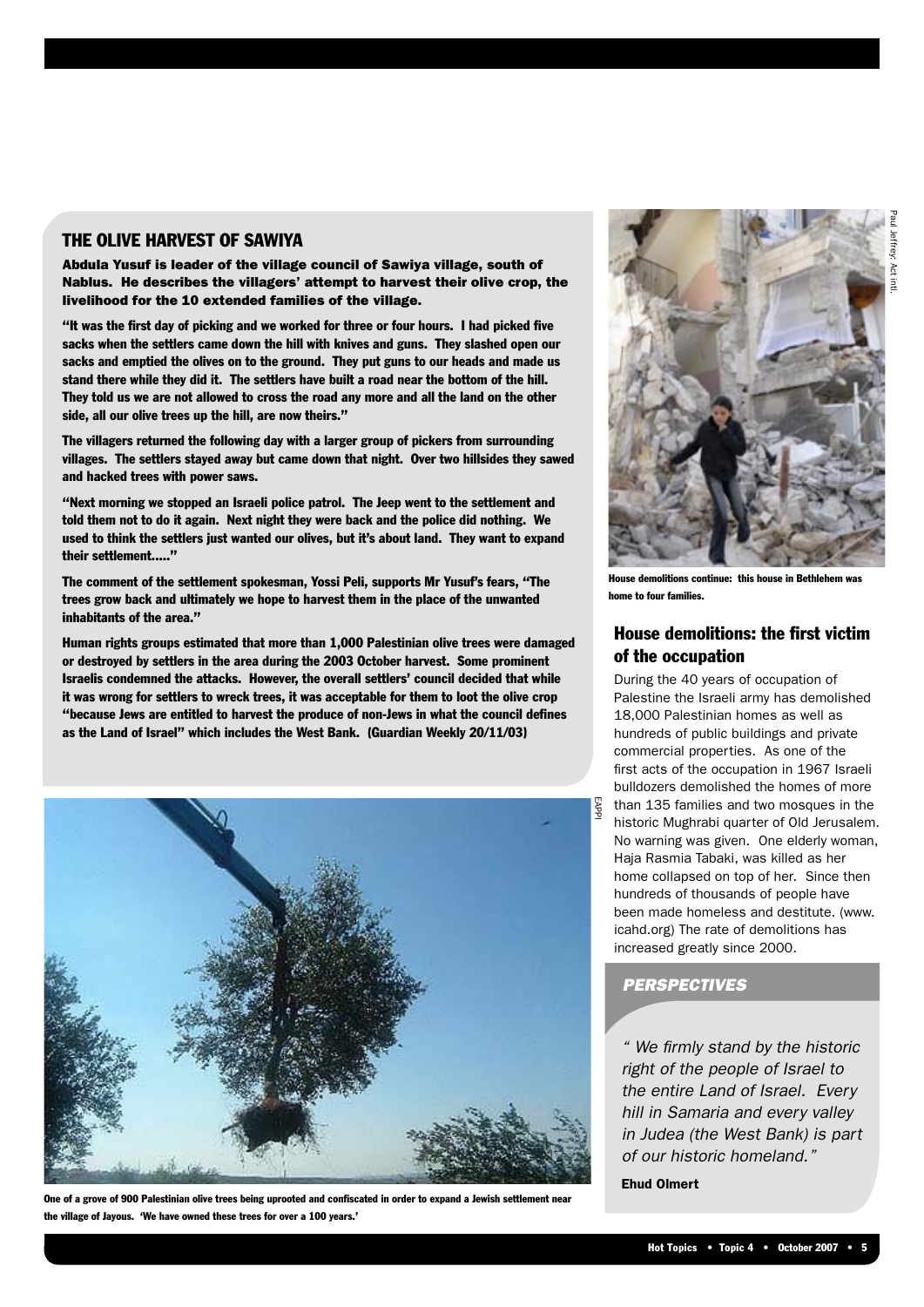### Children in prison

#### Each year hundreds of Palestinian children are arrested, interrogated and imprisoned by the Israeli military.

Human rights groups report widespread and systematic violations of international law designed to safeguard the rights of children deprived of liberty.

As with adults, arrests often take place at night. Dozens of soldiers surround a house, usually without any warrant. "The entire house is searched, often ransacked, personal property destroyed, occupants humiliated and harassed." If arrested from checkpoints, children are often made to wait for hours blindfolded, their hands cuffed. The plastic cuffing is extremely painful.



Children face loaded guns at a checkpoint. Checkpoints are a regular place of arrest.

### Justice denied: case study of a Palestinian child prisoner

Ala was a 16 year-old school student when she was arrested in the middle of the night in October 2004. Israeli soldiers surrounded the house then burst in through doors and windows, ordering Ala, her mother, sister and brother to stand in their nightclothes in the garden. Later her mother and sister were allowed back inside while Ala and her brother were blindfolded, handcuffed and driven away in an army jeep.

All night the jeep drove, sometimes picking up more people who had been arrested. No one spoke. Early the next morning the jeep drove into a military camp. There was a brief stop and Ala's brother was released but Ala moved on again. After 24 hours of near continuous transport from one military camp to another Ala was placed alone in a tent, her hands untied then recuffed behind her back, and was left there, blindfolded, for another 18 hours. Eventually she was taken to Ramle prison inside Israel.

It was ten days after her arrest before Ala saw a lawyer and had her only interrogation. Her interrogator accused her of knowing members of the Al-Aqsa brigade. "I told him it wasn't true, but he refused to believe me and then he started to threaten me. He said my house would be demolished and that

my brothers and sisters and even my mother would be arrested." A week later a military court ordered Ala six months in administrative detention. After six months the detention order was renewed without explanation. Altogether Ala was imprisoned for ten months.

Conditions in the prison were substandard and Ala spent all but three hours a day locked in a cell. Early in 2005 she was transferred to Telmond prison north of Tel Aviv where conditions were particularly bad. A metal panel covered the only window in Ala's cell and it was infested with mice and insects. Punishments for minor infringements, such as not standing up instantly for a roll call, included solitary confinement and being tied to a chair in shabah (positional torture).

#### Denial of visits

From the day Ala was arrested her mother tried to arrange to visit her daughter. Each week the Red Cross told her that permission had been denied. "I had no contact with Ala; she couldn't phone; the letters she sent never arrived. Can you imagine it – not being allowed to see your child for months and months on end! Finally, eight months after Ala had been arrested, her mother was allowed one brief visit, in a crowded room, with thick panes of glass between them.

The reasons for Ala's arrest remain unclear – no charges were ever brought against her, no eyewitnesses gave evidence against her – her case was never even tried in a court of law.

#### Ala was one of thousands of Palestinians arbitrarily incarcerated in Israeli prisons under administrative detention orders.

#### (www.dci-pal.org/english)

In 2005 Amnesty International put out a Worldwide Appeal calling for all Palestinian administrative detainees to be released if not charged and tried.



Arrested children are often made to wait for hours.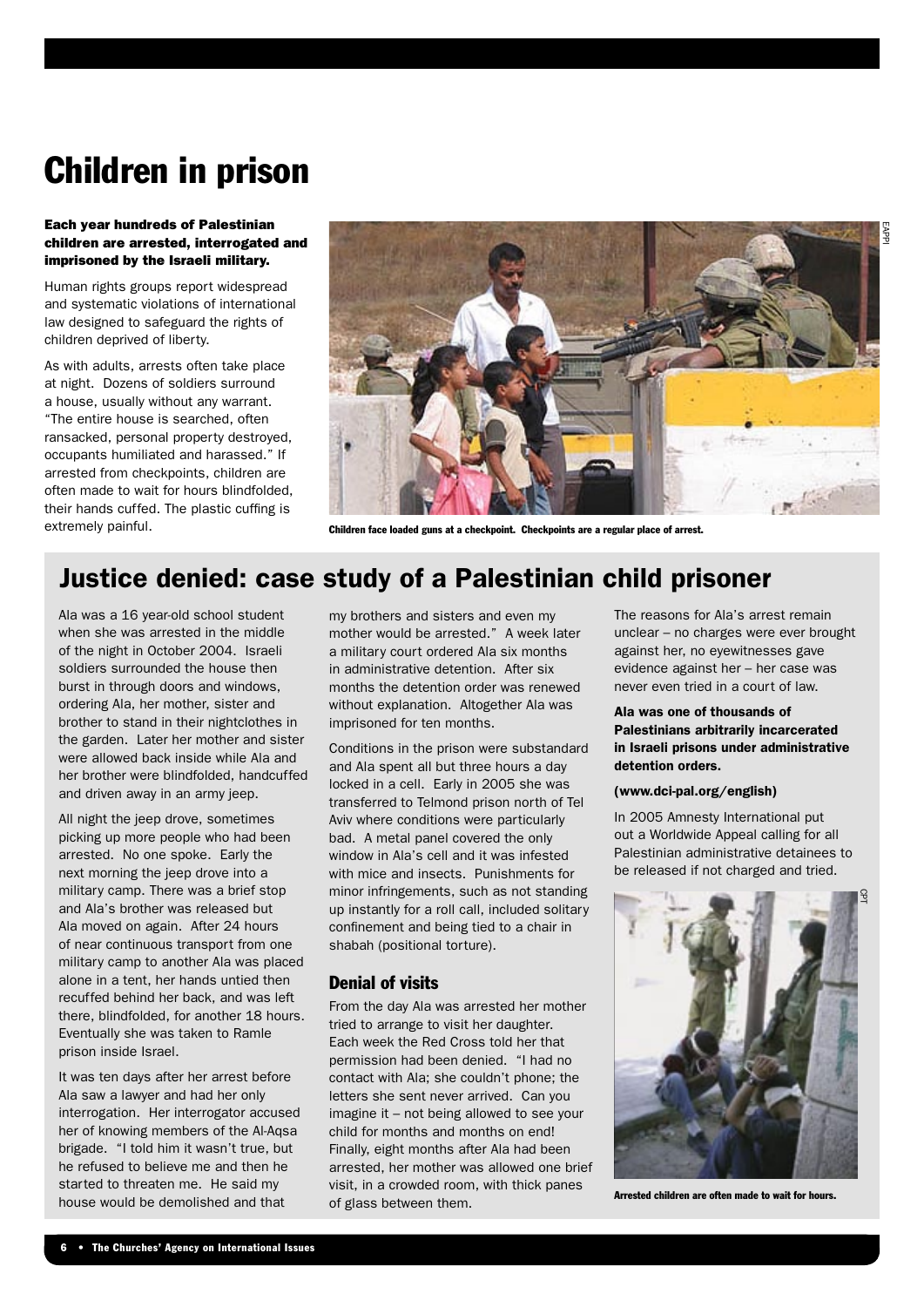### 'The suicide bombers have not always been there'

For my mother and father, Judaism meant bearing witness, railing against injustice and silence. It meant compassion, tolerance and rescue....The lessons of the Holocaust were always presented to me as both particular (i.e. Jewish) and universal.

I first went to the West Bank and Gaza in 1985, two and a half years before the first Palestinian uprising.....That summer changed my life because it was then that I came to understand and experience what occupation was and what it meant....

One of my earliest encounters involved a group of Israeli soldiers, an old Palestinian man and his donkey. Standing on a street with some Palestinian friends, I noticed an elderly Palestinian walking down the street, leading his donkey. A small child no more than three or four years old, clearly his grandson, was with him. Some Israeli soldiers standing nearby went up to the old man and stopped him. One soldier ambled over to the donkey and pried open its mouth. "Old man" he asked "why are your donkey's teeth so yellow: Why aren't they white? Don't you brush your donkey's teeth?" The old Palestinian was mortified, the little boy visibly upset.

The soldier repeated his question, yelling this time, while the other soldiers laughed. The child began to cry and the old man just stood there silently, humiliated. This scene repeated itself while a crowd gathered. The soldier then ordered the old man to stand behind the donkey and demanded that he kiss the animal's behind. At first, the old man refused but as the soldier screamed at him and his grandson become hysterical, he bent down and did it.

The soldiers laughed and walked away. They had achieved their goal: to humiliate him and those around him. We all stood there in silence, ashamed to look at each other, hearing nothing but the uncontrollable sobs of the little boy. The old man did not move for what seemed a very long time. He just stood there, demeaned and destroyed. I stood there too, in stunned disbelief. I immediately thought of the stories my parents had told me of how Jews had been treated by the Nazis in the 1930s before the ghettos and death camps, of how Jews would be forced to clean sidewalks with toothbrushes and have their beards cut off in public.

What happened to the old man was absolutely equivalent in principle, intent and impact: to humiliate and dehumanize. In this instance, there was no difference between the German soldier and the Israeli one. Throughout that summer of 1985 I saw similar incidents: Young Palestinian men being forced by Israeli soldiers to bark like dogs on their hands and knees or dance in the streets.

....And it is from this context of deprivation and suffocation, now largely forgotten, that the horrific and despicable suicide bombings have emerged and taken the lives of more innocents....Like the settlements, razed homes and barricades that preceded them, the suicide bombers have not always been there.

(Extracts from Sara Roy: The journey of a child of Holocaust survivors, 2002)

### Human Shield



Blindfolded, with his hands tied behind his back, a Palestinian child crouches in front of an Israeli soldier. In 2005 the Israeli high court ruled that the practice of using Palestinian civilians as human shields in combat is illegal. Human rights groups who brought the case to court said the army routinely forced Palestinians into dangerous situations to protect soldiers

"It is family and community that have sustained these people during these hopeless times. For some, it is all that they had, but that too has been taken away with the continued building of the wall and check points."

(Bishop Riah, 2006)

Israel has ignored forty-six resolutions of the General Assembly and other UN bodies.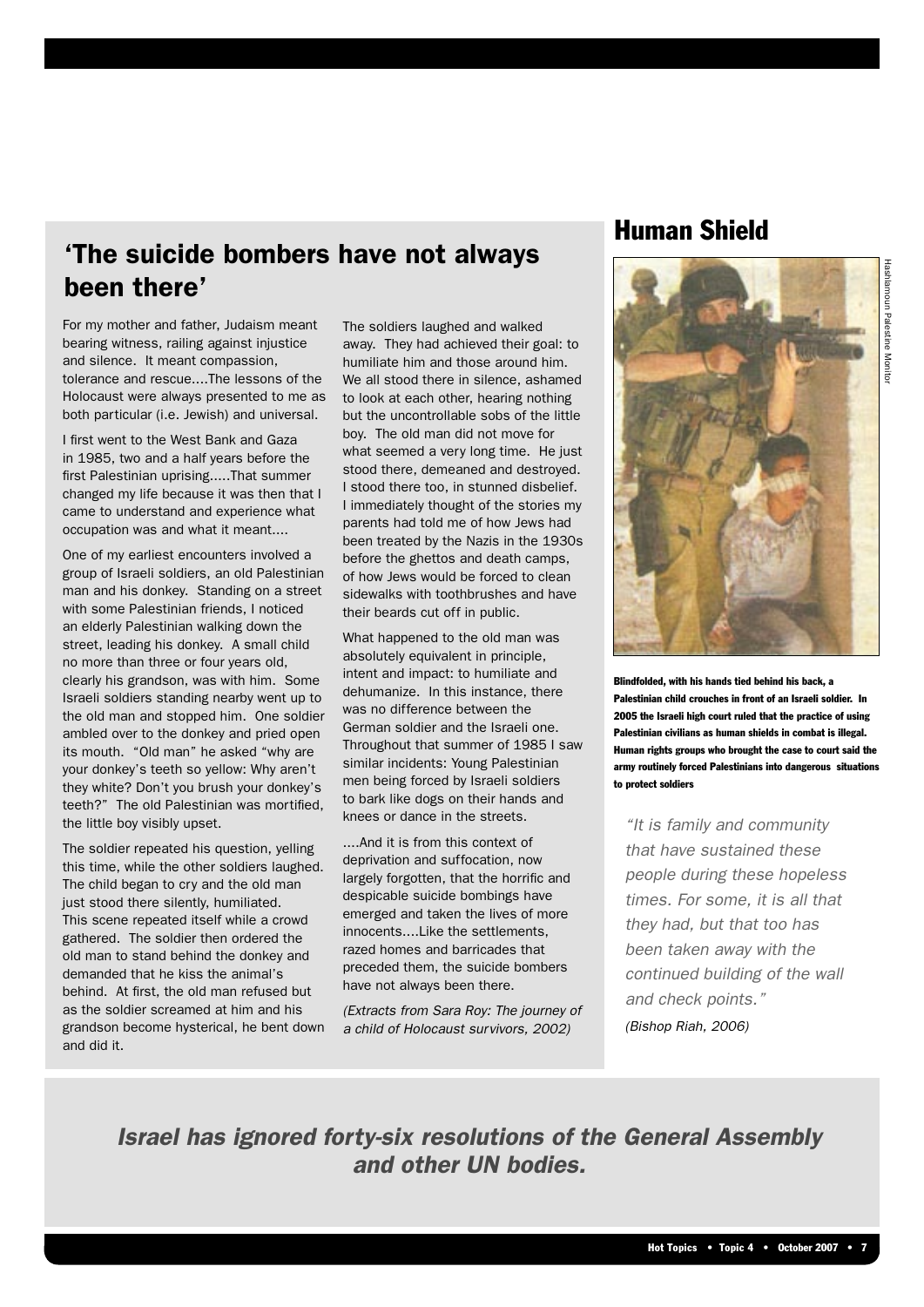## The Hafrada wall

In December 2003 the General Ass<br>of the UN sought an advisory opini<br>from the International Court of Jus<br>the highest legal authority of the UN, n December 2003 the General Assembly of the UN sought an advisory opinion from the International Court of Justice, on the "legal consequences..." of the separation wall Israel had begun to build within the Occupied Territories. The opinion was given in July 2004.

#### SUMMARY OF THE INTERNATIONAL COURT OF JUSTICE OPINION:

- The construction of the wall being built by Israel, the occupying Power, in the Occupied Palestinian Territory, including in and around East Jerusalem, is contrary to international law;
- Israel is under an obligation to terminate its breaches of international law; it is under an obligation to end the construction of the wall, to dismantle it and to repeal any legislation relating to it;
- Israel must make reparations for all damage caused by the construction of the wall. All States are under an obligation not to recognize the illegal situation resulting from the construction of the wall; and all States party to the Fourth Geneva Convention have the obligation to ensure compliance by Israel with international humanitarian law;
- The United Nations should consider what further action is required to bring

#### **PERSPECTIVES**

'Hafrada' is Hebrew for separation. "This is the word which the government of Israel is using as it builds its separation wall. In time, the word hafrada can become synonymous with apartheid because it harbors within it the hatred of and discrimination against the Palestinians."

Sabeel Ecumenical Centre, Jerusalem. July, 2004)



to an end the illegal situation resulting from the construction of the wall. (www.icj-cij.org)

The 700 km separation wall is not a security barrier along the 'green line' but is being built deep into Palestinian territory. In this way large amounts of Palestinian land are annexed into Israel. It also seems to be part of a strategy to divide occupied Palestine into isolated Bantustans or cantons that have neither economic viability nor easy access from one area to another.

Palestinians living near the wall now have to obtain special permits to live in their own homes (an order that breached a pledge by Israel to the UN Security Council in September 2003 that the barrier would not alter the legal status of those who live near it). With the new order all land between the wall and the green line is now a 'closed military zone' and Palestinians living in the area are designated 'long-term residents'.

#### Israeli annexation of Palestinian land

In early 2006 Ehud Olmert, the new Israeli prime minister, announced a unilateral 'convergence' plan to expand Israel by annexing seven settlement 'blocs'. In May he presented this plan to a joint session of the US Congress. These land blocs that Israel is now forcibly annexing with the building of the wall constitute 15-20% of the area of the West Bank, perhaps more.

An Israeli human rights defender stands in protest. The split flag is the emblem of Gush Shalom.

#### **PERSPECTIVES**

"The issue is not only territory; it's also a matter of control and resources. If a Palestinian state has territory but no control of its borders, no freedom of movement either internally or to neighbouring countries, no control of water and its richest agricultural land, no meaningful access to Jerusalem which accounts for 40% of its economy and no control of its airspace or communications, then it becomes a prison, a Bantustan a la South Africa in the days of apartheid."

Jeff Halper in Chain Reaction 5, 2006. Jeff Halper is Coordinator of the Israeli Committee Against House Demolitions www.icahd.org.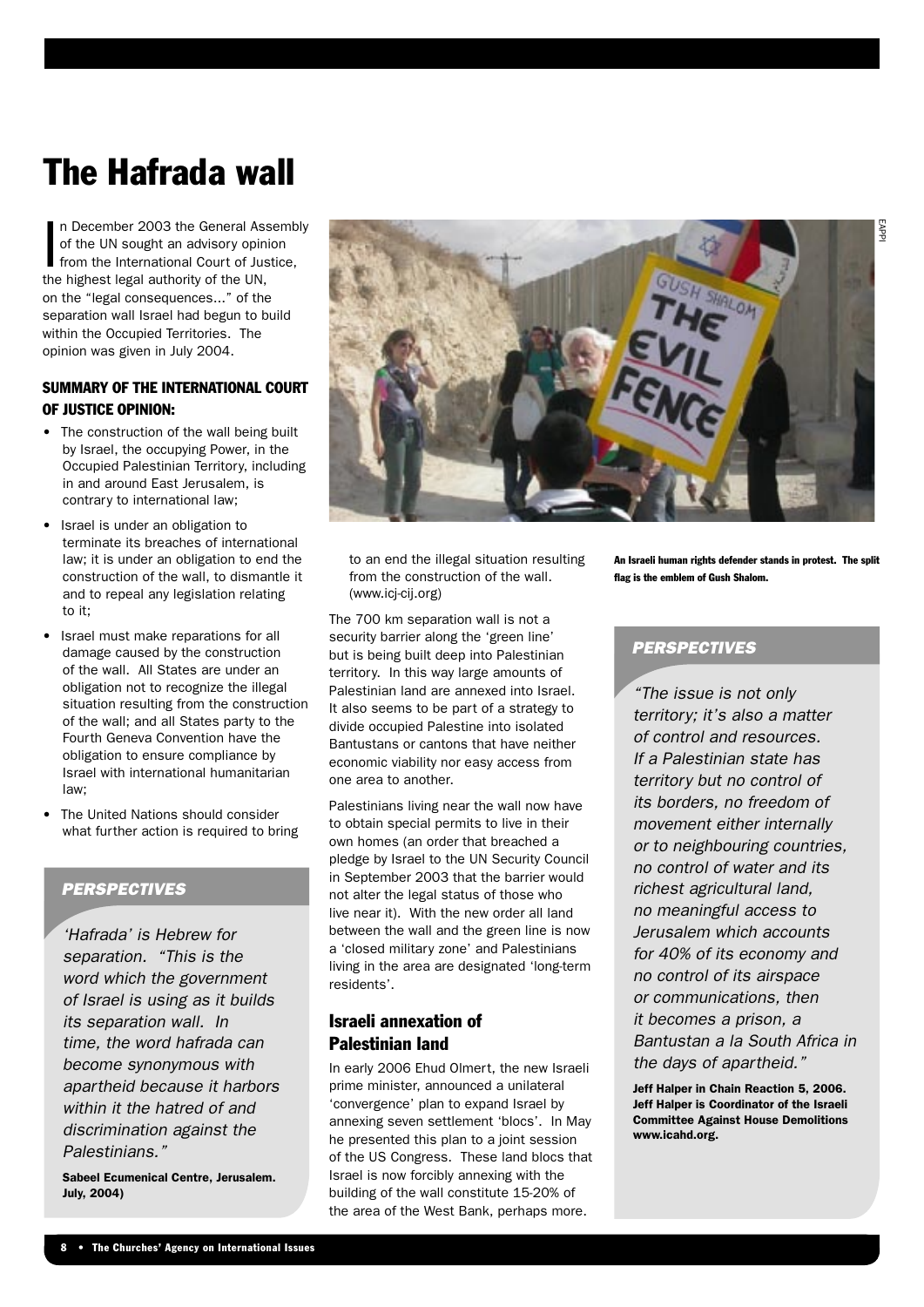### Jerusalem– Holy City?

ast Jerusalem, including the old heart of the city, is the traditional Christian and Moslem area of Jerusalem containing holy sites of both religions and for long years an area criss-crossed with narrow streets and vibrant with life and thriving trade. Palestinians want Jerusalem to be an open city and have always looked to this eastern section as the capital of their independent state-to-be.

In 1967 Israel illegally annexed East Jerusalem and life since has become an increasingly difficult struggle for its inhabitants. No country in the world has recognized the annexation and several UN resolutions have condemned it. Notwithstanding, Israel has declared Jerusalem to be 'the unified and eternal capital of the state of Israel'. Israeli government policies have consistently worked to develop a Jewish majority in the city.

- Hundreds of Palestinian homes in East Jerusalem have been demolished – over 400 since 2000.
- By denying permits to non-Jewish people, Israel has made it virtually impossible for Palestinians to build inside Jerusalem or even to renovate existing homes.
- A ring of Jewish-only settlements has been built around East Jerusalem on land that is an integral part of the West Bank. A 134km loop of the separation wall is being built to include these settlements, with nearly half million people, inside a Greater Jerusalem.



Racist graffitti is found both on Palestinian property and at checkpoints



The wall encloses another suburb of East Jerusalem

- In other places the wall "slices through the heart of the city's Palestinian communities" (Chain Reaction 4) to shut Palestinian areas out of the city. About one quarter of Palestinians holding Jerusalem identity cards have been forcibly transferred out of the city in this way. (www.ochaopt.org)
- Cut off from the West Bank by wall and checkpoints, what remains of the city (and its 120,000 inhabitants) is becoming "a mere collection of ghettos surrounded by massive Israeli settlements". (Chain Reaction 4)

These regulations are strangling the social and economic life of the city, often denying people access to workplaces, hospitals, schools and places of worship. Some areas are already deserted.

#### Christians in Jerusalem

The number of Christians in Jerusalem is falling rapidly as people flee from the stress of walls, checkpoints, house demolitions and pass regulations. Christians can emigrate more easily than Muslims.

#### **PERSPECTIVES**

"I know a family in Bir Nabala, part of the Jerusalem municipality. The father would drive his children to the Rosary Sisters school in Beit Hanina, about a five minute drive. Now the Wall has been erected, he has to drive half way to Ramallah, all the way to the Qalandiya checkpoint where his children have to get out of the car and walk through the checkpoint. This means leaving the house at 5.30am just to get his children to school on time. What kind of life is this?

These measures are driving people crazy."

(Chain Reaction 4, 2006)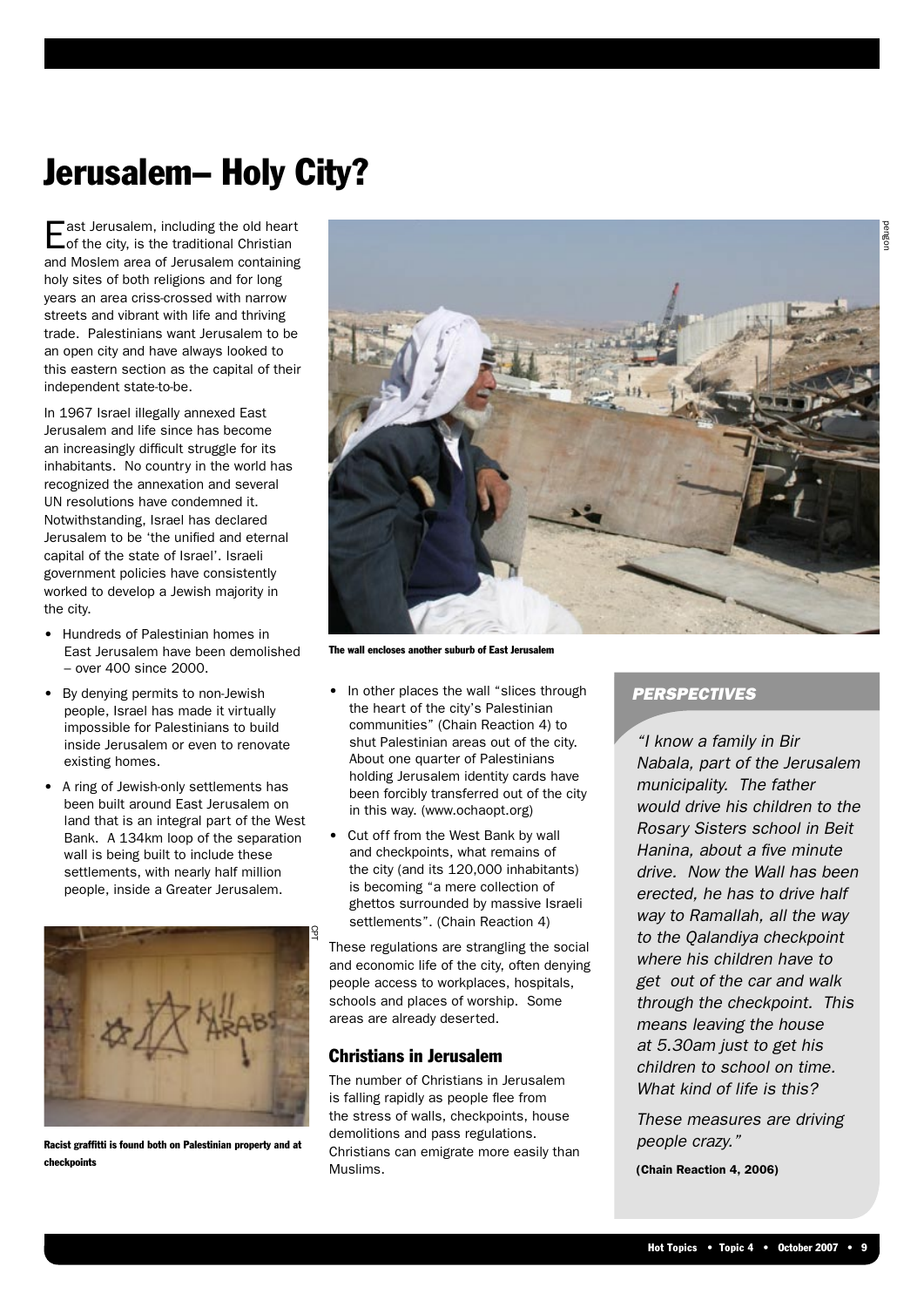## The Long Siege of Gaza

The Gaza Strip is a tiny patch of<br>
land in the south east corner of the Mediterranean. It is about 42km long by an average of 7km wide. It is the most densely populated area in the world. Here are crowded nearly 1.5 million people, one third of whom live in refugee camps, descendants of those evicted from their homes in 1948.

#### **PERSPECTIVES**

"Israel has killed 2,300 Gazans over the past six years, including 300 in the four months since June 25. The wounded can be counted in the tens of thousands. Most of the casualties are civilians, many of them children.

The killing continues on a daily basis – by tank and sniper fire, by air and sea bombardment and by undercover teams in civilian clothes sent into Arab territory to ambush and murder, an Israeli specialty perfected over the past several decades.

How long will the 'international community' allow the slaughter to continue? The cruel repression of the occupied territories, and of Gaza in particular, is one of the most scandalous in the world today. It is the blackest stain on Israel's patchy record as a would-be democratic state..."

Patrick Seale, International Herald Tribune. 27/10/06

#### Stopping trade and laying siege

After the removal of settlers in 2005 Israel stepped up closures of entrance/ exit points to the Gaza Strip. The Karni crossing through which most commercial supplies entered and left Gaza was closed 50% of the time with enormous daily losses. From the end of June 2006 the crossing was completely sealed.

The Palestinian Authority has always been dependent on two sources of income: firstly on aid from Western donors of over \$1 billion per year; and secondly on a monthly transfer by Israel of \$55 million of Palestinian customs and tax revenues that Israel collects on behalf of the Authority. After the election of the Hamas government in early 2006 Western donors suspended payment of much of their vital aid money to the PA and Israel stopped the transfer of all Palestinian taxes. Hence thousands of teachers, health professionals, technicians and others could no longer be paid.



Gaza Strip: salvaging wood from an olive grove destroyed by Israeli soldiers.



Japalia camp, Gaza Strip: descendants of those evicted from their homes in 1948.

- Carnations and strawberries, two of Gaza's main exports, had to be thrown away or left to rot at closed checkpoints.
- Fishermen were forbidden to go far from the shore and had to wade into the surf to try to catch fish with hand-thrown nets.
- The Israeli army also destroyed much agricultural land, including 70% of Gaza's orange groves and many commercial greenhouses.
- By August 2006 two thirds of the population was unemployed and the remaining third, who mostly worked for the PA, were not being paid. 80% of Gazan households were living in severe poverty.

#### The Israeli military campaign against Gaza

From early 2006, months before the Palestinian capture of Corporal Shalit on June 25, Israeli forces carried out frequent air and artillery bombardments of Gaza, often into densely populated refugee camps and residential areas. The campaign appears to have been a form of collective punishment following the election of Hamas.

- On June 9, 2006, the Israeli army fired several artillery shells at a Gazan beach crowded with picnicking families on the first weekend of the school holidays. Seven members of the Ghalia family were killed, including five children. At least 30 other civilians were injured.
- On June 27, 2006, Israel launched operation 'Summer Rains' and intensified the bombings. The only power plant in Gaza was bombed. Bridges, roads, water and sewage networks were also destroyed. There was no electricity for most of the day through the hottest months of the year; an estimated \$1.8bn in damage to the electricity grid. More than a million people were left without regular access to drinking water.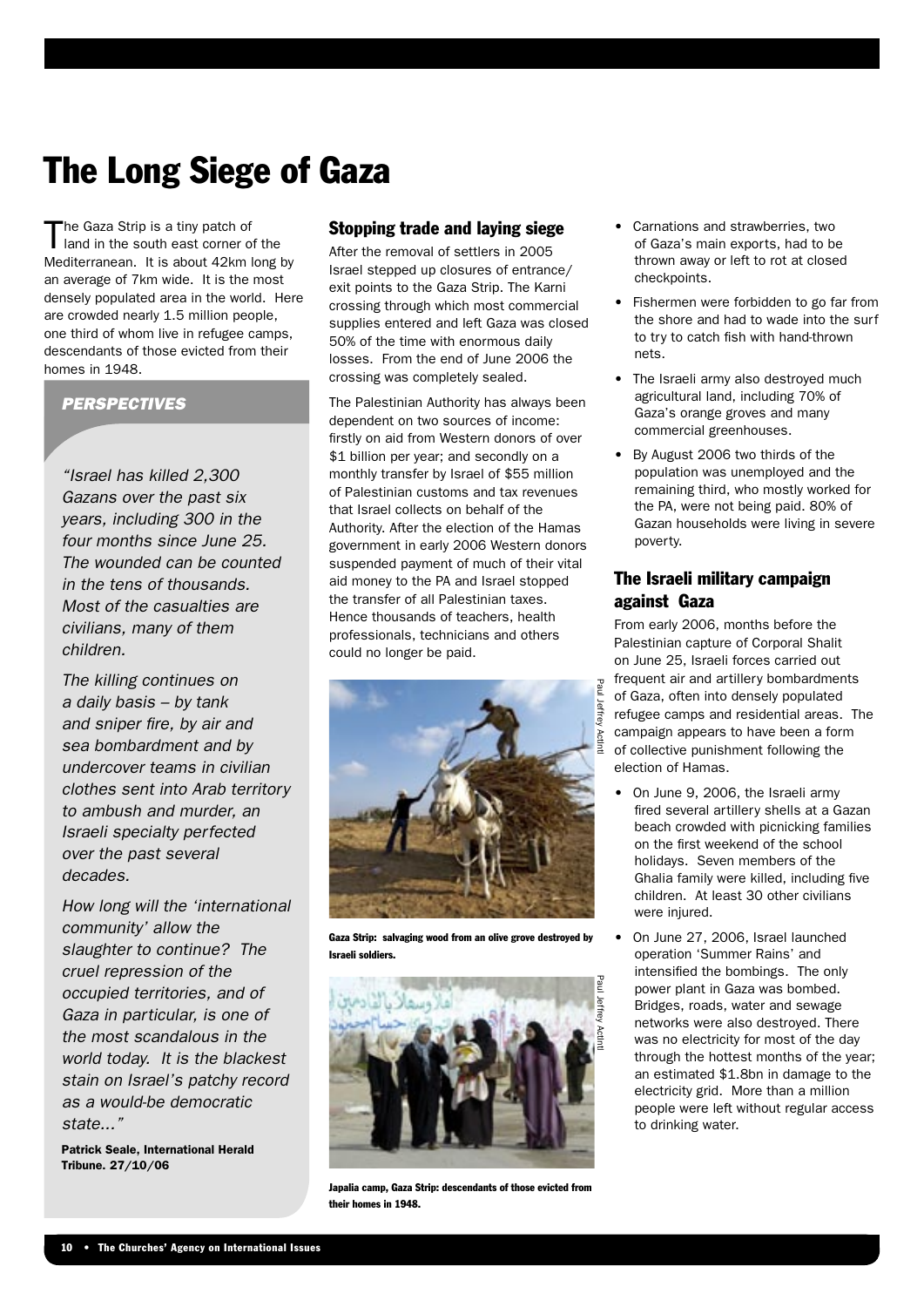### 'We affirm that all people are created in the image of God.' (from The Jerusalem Declaration on Christian Zionism)



People living in a refugee camp, Gaza Strip.

Christian Zionism is a movement within Protestant fundamentalism that "supports the maximalist claims of Jewish political Zionism, including Israel's sovereignty over the entirety of historic Palestine including Jerusalem".<sup>1</sup> It equates Biblical Israel with the modern nation-state of Israel and cites God's covenant with Abraham (Gen 12:1-7; 13:15; 15:4-7; 17: 1-8) to support these claims.

Christian Zionists also believe that a powerful modern state of Israel will usher in the last days of earth, the battle of Armageddon and Christ's literal return to earth – to save some and condemn most to perpetual damnation. Hence Christian Zionists welcome and promote conflict and militarization in the Middle East.

Christian Zionists use particular passages in the Bible selectively. They ignore the ongoing emphasis on justice in both the Decalogue and the prophets; ignore the conditions attached in God's original covenant with Abraham, the warnings of Samuel and the prophets and the return from exile; and ignore the dynamic

evolution of the Hebrew concept of  $God<sup>2</sup>$ 

Christian Zionists often view mainstream Protestant, Orthodox and Catholic denominations with hostility, seeing all those who criticize Israel as agents of the Antichrist. They are also hostile to Palestinian Christians and "generally detest Muslims."1 Their world view has no place for either Palestinian Christians or Muslims or for any Biblical doctrine of peace, justice and reconciliation in the Holy Land.

For some time Palestinian Christians have been alarmed by such destructive theologies which only serve to fuel extremism in the Middle East and to give ordinary Muslims the impression that Western aggression is in fact a religious war against Islam. In August 2006 a group of church leaders in Jerusalem spent time together in prayer and retreat. They then issued The Jerusalem Declaration on Christian Zionism, rejecting the tenets of Christian Zionism and affirming a more inclusive, loving and life promoting theology of the Holy Land.

#### THE JERUSALEM DECLARATION ON CHRISTIAN ZIONISM

We categorically reject Christian Zionist doctrines as false teaching that corrupts the biblical message of love, justice and reconciliation.

We further reject the contemporary alliance of Christian Zionist leaders and organizations with elements in the governments of Israel and the United States that are at present imposing their unilateral pre-emptive borders and domination over Palestine. This inevitably leads to unending cycles of violence that undermine the security of all peoples of the Middle East and the rest of the world.

We reject the teachings of Christian Zionism that facilitate and support these policies as they advance racial exclusivity and perpetual war rather than the gospel of universal love, redemption and reconciliation taught by Jesus Christ. Rather than condemn the world to the doom of Armageddon we call upon everyone to liberate themselves from the ideologies of militarism and occupation. Instead, let them pursue the healing of the nations!

We call upon Christians in Churches on every continent to pray for the Palestinian and Israeli people, both of whom are suffering as victims of occupation and militarism. These discriminative actions are turning Palestine into impoverished ghettos surrounded by exclusive Israeli settlements. The establishment of the illegal settlements and the construction of the Separation Wall on confiscated Palestinian land undermine the viability of a Palestinian state as well as peace and security in the entire region.

We call upon all Churches that remain silent, to break their silence and speak for reconciliation with justice in the Holy Land...." (The full text is included in Bishop Munib's article, see below)

<sup>1.</sup> Donald Wagner: Defining Christian Zionism.

<sup>2.</sup> Bishop Munib Younan: An Ethical Critique of Christian Zionism, in the Journal of Lutheran Ethics, May 2007. www.elca.org/jle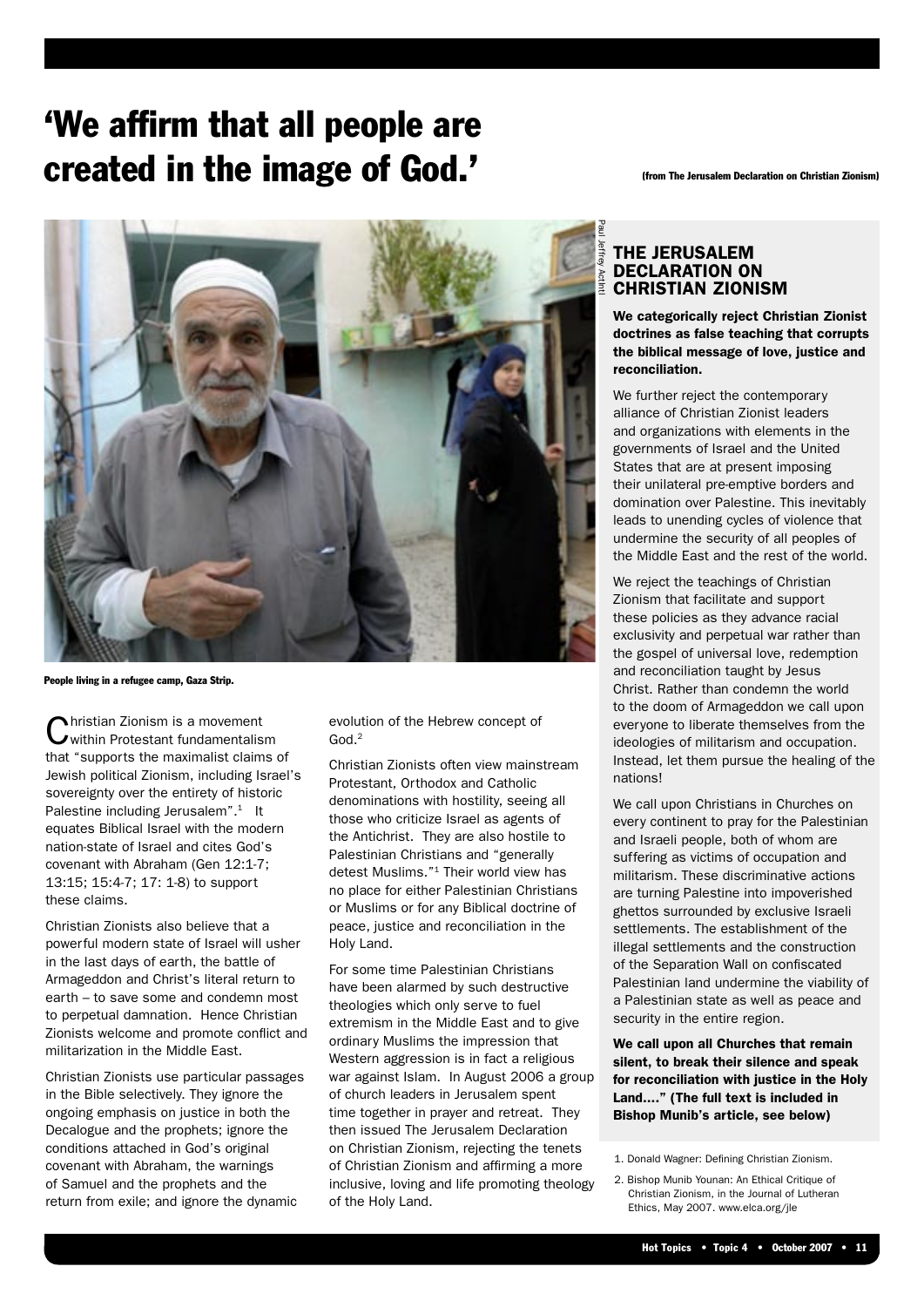## Non-violent protest: Muslims, Christians and Jews work together for justice

There is much protest in the Occupied<br>Territories. In spite of great provocation most protest continues to be non-violent and is rarely reported. Each year the Amnesty International Country Report for Israel/Occupied Territories includes reports such as, "Israeli forces carried out unlawful attacks and routinely used excessive force against peaceful demonstrators protesting against the destruction of Palestinian agricultural land and the Israeli army's construction of the fence/wall".

In a number of places Palestinians have been joined by members of international peace groups and by members of Israeli human rights groups. These people too have progressively become the targets of attack.

In March 2003, Rachel Corrie, a young peace worker with the International Solidarity Movement, was crushed to death by an Israeli army bulldozer. Rachel was trying to protect homes from destruction in the poor and overcrowded town of Rafah in the south of the Gaza Strip. Since then a number of other international peace activists and humanitarian workers have been killed or wounded by Israeli soldiers or settlers.

#### The village of Bil'in

Here the separation wall cuts the village off from most of its land, on which the Jewish settlement of Kiryat Sefer will be enlarged. This settlement has taken 60% of the land of adjoining Palestinian villages since the beginning of 2005.

Bil'in village residents, with Israeli and international activists, have peacefully demonstrated every Friday since February 2005 in opposition to the wall. The Israeli army has consistently responded with teargas, sound bombs, clubs, rubbercoated steel bullets, and live ammunition. (A.I.2006)

On April 28, 2005 a particularly large demonstration took place that included the Palestinian minister Fares Kadduri, and other well-known figures. Film footage.... showed how undercover agents, who look in the beginning like ordinary demonstrators, suddenly take



Bil'in 2007: protest continues

off their masks, don police caps and draw revolvers, using great violence to arrest the persons next to them, for no apparent reasons. . . Two Palestinians and two

Israelis grabbed the undercover agents, only to find themselves arrested. (http:// gush-shalom.org/video/bilin



Schoolgirls and their teachers try to access their school in Hebron.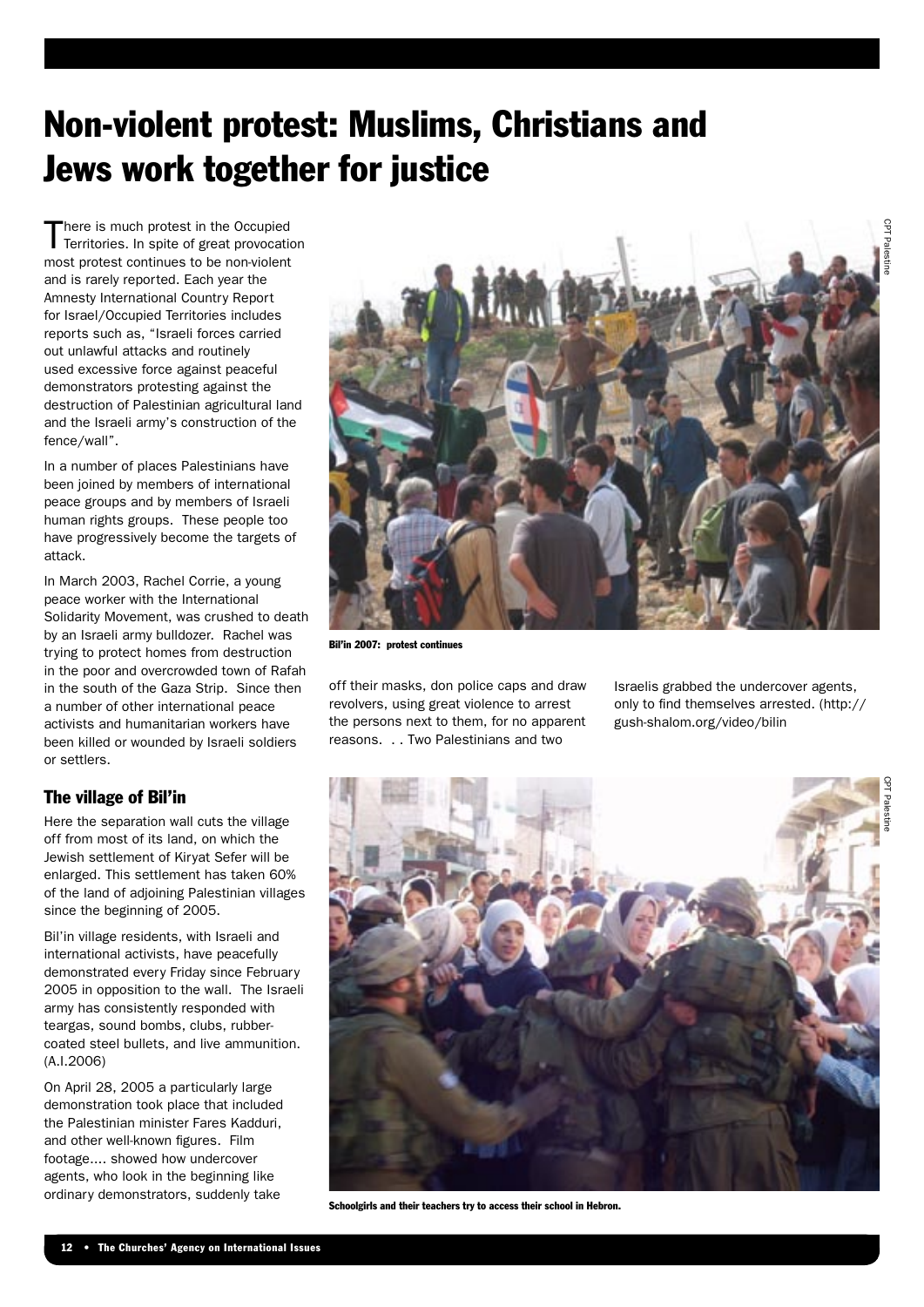#### Israeli human rights defenders

"The brave body of Israeli conscientious objectors are the true inheritors of the prophets of Israel" (Canon Paul Oestreicher, Guardian Weekly, 24/02/06)

Although many in Israel support the expansionist and apartheid policies of their government and in fact know little of what happens in occupied Palestine, many Israelis have spoken out strongly to urge both their compatriots and the rest of the world to take action for justice.

Thousands of ordinary Israelis have refused to serve in the Occupied Territories during their military service. Many have been imprisoned. Groups such as the Israeli Committee against House Demolitions, Gush Shalom and Machsomwatch, journalists and academics like Amira Hass and Ilan Pappe take direct action and are critical of their government's policies to Palestinians.

#### The protest continues

"One of the strong impressions I get this year is that non-violent resistance to the Occupation has spread and is strengthening and getting better organised. Palestinians have set up Popular Committees in many towns and villages specifically to plan non-violent action against the ever encroaching Wall and other threats of the Occupation."

(Christina Gibb, CPT in Hebron, 2007)



#### TESTIMONY OF HOPE

In 1939 I left the village of Kippenheim, Germany, on a Kindertransport .. thus surviving the Holocaust. Last December I went to Israel to honor the memory of my parents... At a monument near Jerusalem, I lit candles for my parents and for the other 80,000 Jews deported from France to the death camps.

...We Jews who survived the Shoah know all too well that the intentional targeting of civilians is illegal and immoral. So I grieve the loss of life in Jerusalem from the suicide bombs. But I also grieve the loss of life in Palestine, which occurs almost on a daily basis. So I went to Palestine as a member of the International Solidarity Movement (ISM) to observe the difficult conditions of daily life under military occupation......

- In Bethlehem I saw a Caterpillar bulldozer ripping up centuries-old olive trees to clear a path for rolled razor wire and antitank trenches dividing the town where Jesus was born.
- In Qalqila I was dwarfed by Israel's separation wall rising more than 25 feet....It keeps farmers from their fields and hems in 50,000 residents (of Qalqilia) on all sides.
- In Mas'ha I joined a demonstration against this wall... I saw Israeli soldiers aiming at unarmed Israeli and international protesters. I saw blood pouring out of Gil Na'amati, a young Israeli whose first public act after completing his military service was to protest against this wall.

At the end of the journey I had a shocking experience...I did not imagine that the Israeli security force that guards Ben Gurion Airport would abuse a 79-year-old Holocaust survivor, holding me for five hours and performing a completely unnecessary strip search of every part of my naked body. The only shame these security officials expressed was to turn their badges around so that their names were invisible. The only conceivable purpose of this gross violation of my bodily integrity was to humiliate and terrify me.

Of course, I felt humiliated by this outrage but I refuse to be terrified by cowards who hide their identity while engaging in such unnecessary disrespect. It is a cruel illusion that brute force of this sort provides security to Israel. Degrading me cannot silence my small voice. Similarly, humiliating Palestinians cannot extinguish their hopes for a homeland. Only ending this utterly unnecessary occupation will bring peace to the region.

Hedy Epstein, October 2004 (slightly abridged; emphasis added)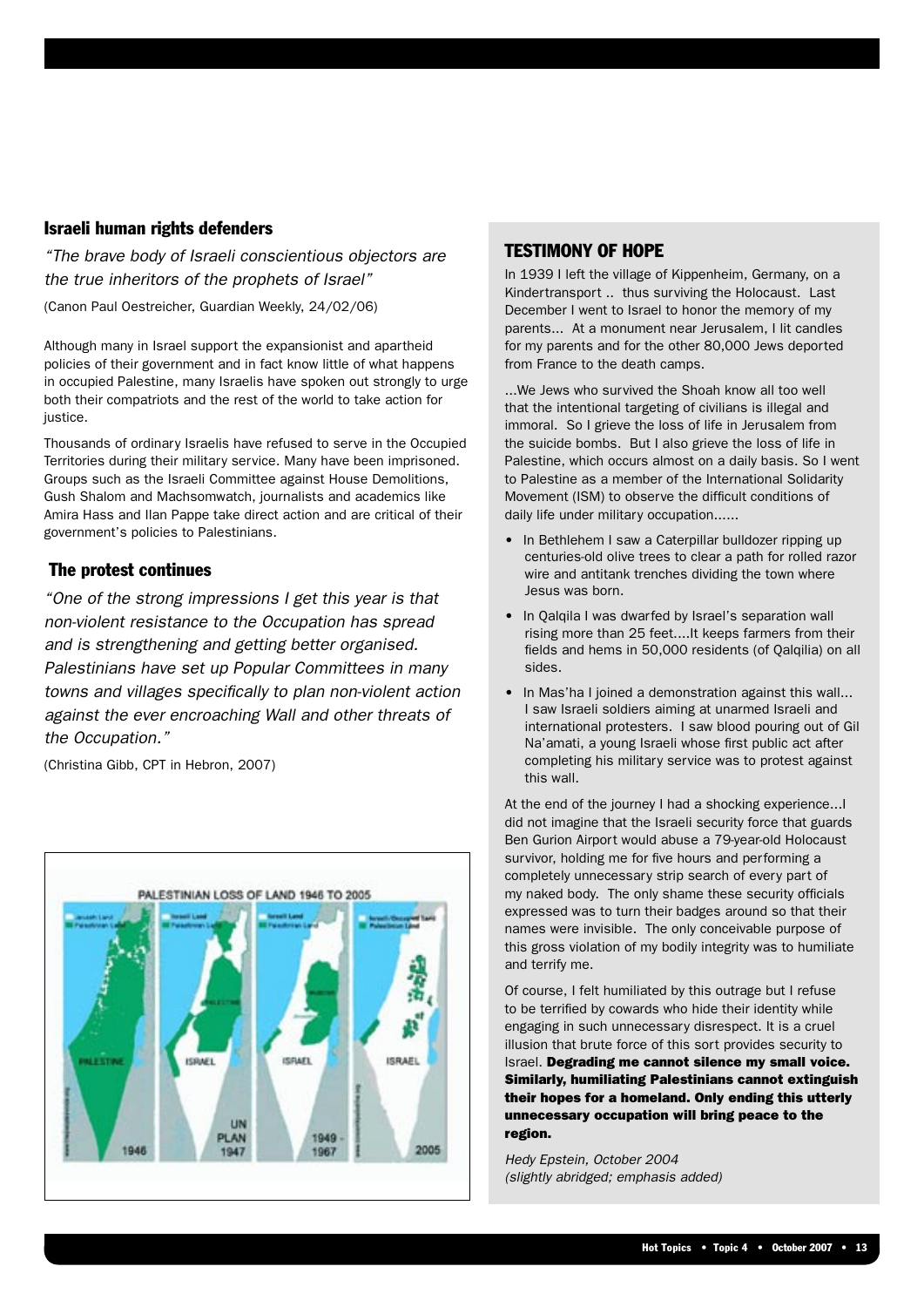### Taking action for justice in Palestine

"The end of apartheid stands as one of the crowning achievements of the last century, but we would not have succeeded without the help of international pressure – in particular the divestment movement of the 1980s. Over the past six months a similar movement has taken shape, this time aiming at achieving an end to the Israeli occupation of Palestine." (Desmond Tutu, former Archbishop of South Africa)

"For the past forty years we have been largely alone on this desert fighting a predator that not only has robbed us of all but a small piece of our historic homeland, but threatens the traditions and holy sites of Christianity. We are tired, weary, sick, and wounded. We need your help... If you find that you can no longer look away, take up your cross....I urge you not to be like the disciple watching from afar."

(Bishop Riah, the Anglican Bishop in Jerusalem, July 27, 2006)

#### Boycott, Divestment and Sanctions

In July 2005, 170 Palestinian civil society organizations issued a Call for Boycott, Divestment and Sanctions against Israel "until it fully complies with international law." The call was issued on the first anniversary of the World Court ruling that the separation wall and the Israeli colonies on Palestinian land are illegal. (www. PACBI.org) Human rights groups in Israel have welcomed such action as a means of bringing pressure to bear on the Israeli government. Groups and organizations in a number of countries have now initiated discussion and action on divestment and sanctions.

- In North America a number of churches have taken action, including the Presbyterian Church of the US, the United Methodist churches, the Churches of Christ and the Episcopal church.
- The Church of Sweden has called for

#### **PERSPECTIVES**

"Distance does not separate us from responsibility for action. As Christians we must stand, as Christ did, beside those who suffer, who are powerless or oppressed."

(NZ Catholic Bishops, For a Just Peace in Palestine)

a boycott of goods produced by Israeli settlements in the West Bank.

- European Jews for a Just Peace have put out a statement endorsing boycotts of Israel.
- The large union of British university lecturers recently voted to consider the "moral implications" of links with Israeli universities and has committed itself to a year-long debate on "a comprehensive and consistent boycott of all Israeli academic institiutions."

#### Buying power

Olives have been grown in Palestine since biblical times and the production of olive oil has always been a mainstay of the economy. Over that time the olive has become a symbol of the identity and



Small boy in a refugee camp in Gaza.

soul of Palestinian people. PARC is a Palestinian organization founded to help reverse the deterioration in agriculture caused by Israeli occupation. Its slogan is "resisting the occupation by insisting on life." One of its major projects is replanting olive trees on land bulldozed by the Israeli military. It also supports farming cooperatives. In 2005, in spite of major difficulties, it exported 310 metric tons of olive oil on behalf of struggling Palestinian farmers.

You can support Palestinian farmers and PARC's replanting project by buying Palestinian olive oil. It is on sale in Trade Aid shops throughout New Zealand and also in some organic shops. To find your nearest supplier go to www.tradeaid.org.nz



A woman picks olives for export as olive oil via fair trade networks.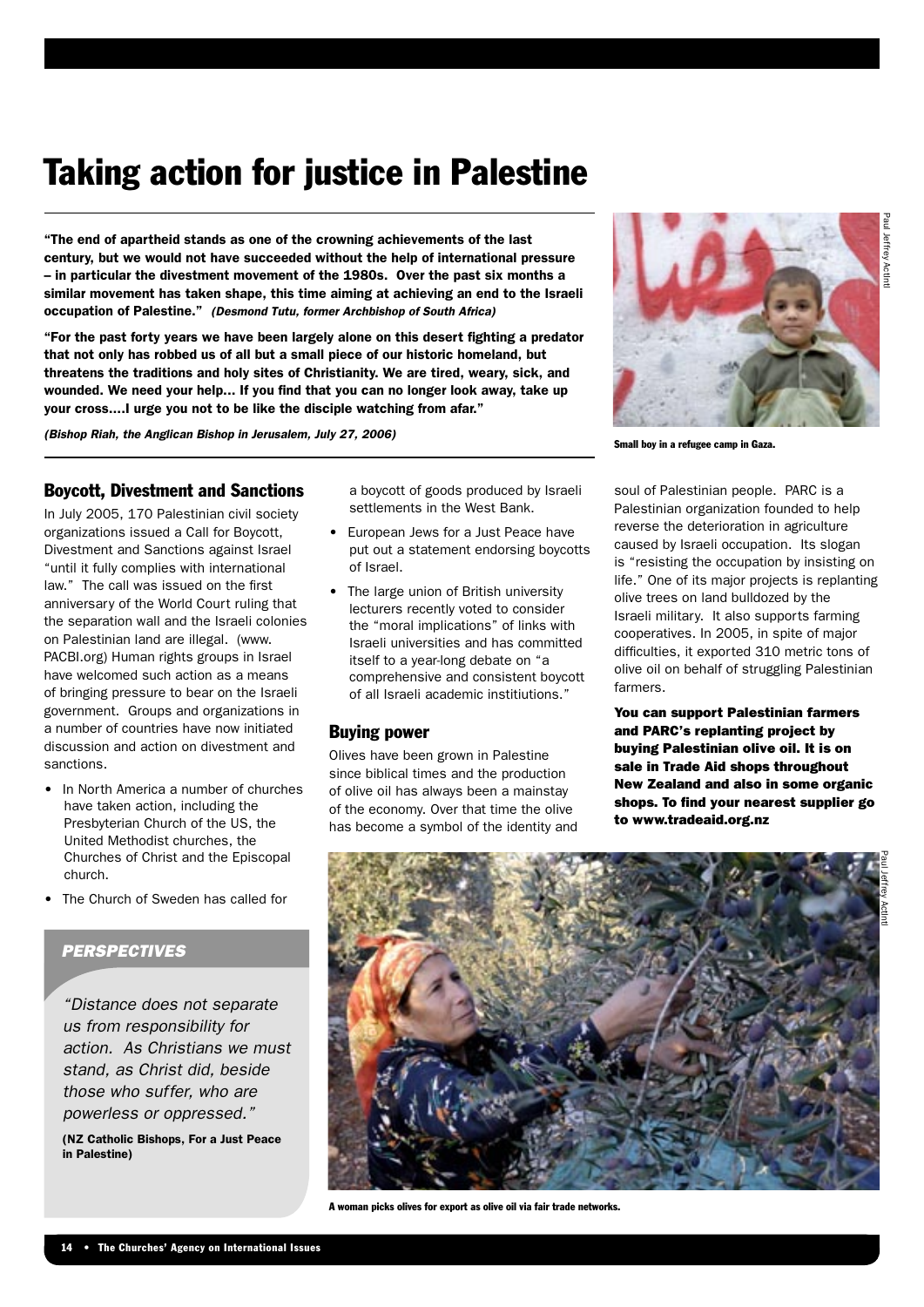

A family with their new water tank provided under the DSPR water cistern programme. Israeli settlers now take most of Palestine's water, causing severe shortages in many areas.

#### Humanitarian Assistance

For over 50 years the Middle East Council of Churches, through its Department of Service to Palestinian refugees (DSPR) has supported Palestinian refugees dispersed throughout the Middle East and has advocated on their behalf.

The DSPR provides emergency help; it also runs family health clinics and vocational training schools. Recently, many Palestinians have been deprived of much of their basic water supply and shortages

in some areas have been severe. So the DSPR has been providing water tanks for Palestinian homes, enabling families to have water for careful domestic use and watering small vegetable gardens.

To support the work of the DSPR, donate to CWS.

Mark all donations 'Water for Palestine'. Post to

PO Box 22 652, Christchurch 8142 Free phone: 0800 74 73 72 www.cws.org.nz

#### The UN General Assembly has designated November 29 as International Day of Solidarity with the Palestinian People

It is the day on which in 1947 the UN General Assembly adopted the resolution to partition Palestine. "It should be a day to remind the world that the injustice needs to end. Israel needs to end its occupation. The same countries responsible for the resolution on the partition of Palestine should be the ones to carry out this task."

(Rifat Odeh Kassis, EAPPI International Programme Coordinator



#### Christian Peacemaker Teams (CPT)

CPT are ecumenical groups whose members are trained, then commit to spending time with a team in an area of conflict. For several years a CPT group has been stationed in Hebron, Palestine, at the invitation of the local community. CPT members aim to support local people, sometimes literally standing between them and attack. They also monitor human rights abuses and raise awareness in their home countries about the situation in Palestine. There are CPT support groups in a number of countries. (www.cpt.org)

#### The Ecumenical Accompaniment Programme in Palestine and Israel (EAPPI)

The EAPPI supports Palestinians and Israelis working for peace by monitoring and reporting violations of human rights and international humanitarian law, offering protection by accompanying local communities in daily activities, and by advocating with churches for a peaceful end to the Occupation. The programme, which began in 2002, is coordinated by the World Council of Churches. The commitment is shorter than with CPT. Details of the programme can be found at www.eappi.org

#### Questions for reflection

- How can you work to counter the standard media portrayal of events in Palestine?
- What can you do to support a just peace in Palestine? How can you best encourage your church or group to take action?
- Read Bishop Riah's call at the beginning of this section. What is your response?
- Download the full text of the Jerusalem Declaration. Would your church endorse it?
- Are you involved in any group that needs to consider boycott and divestment?